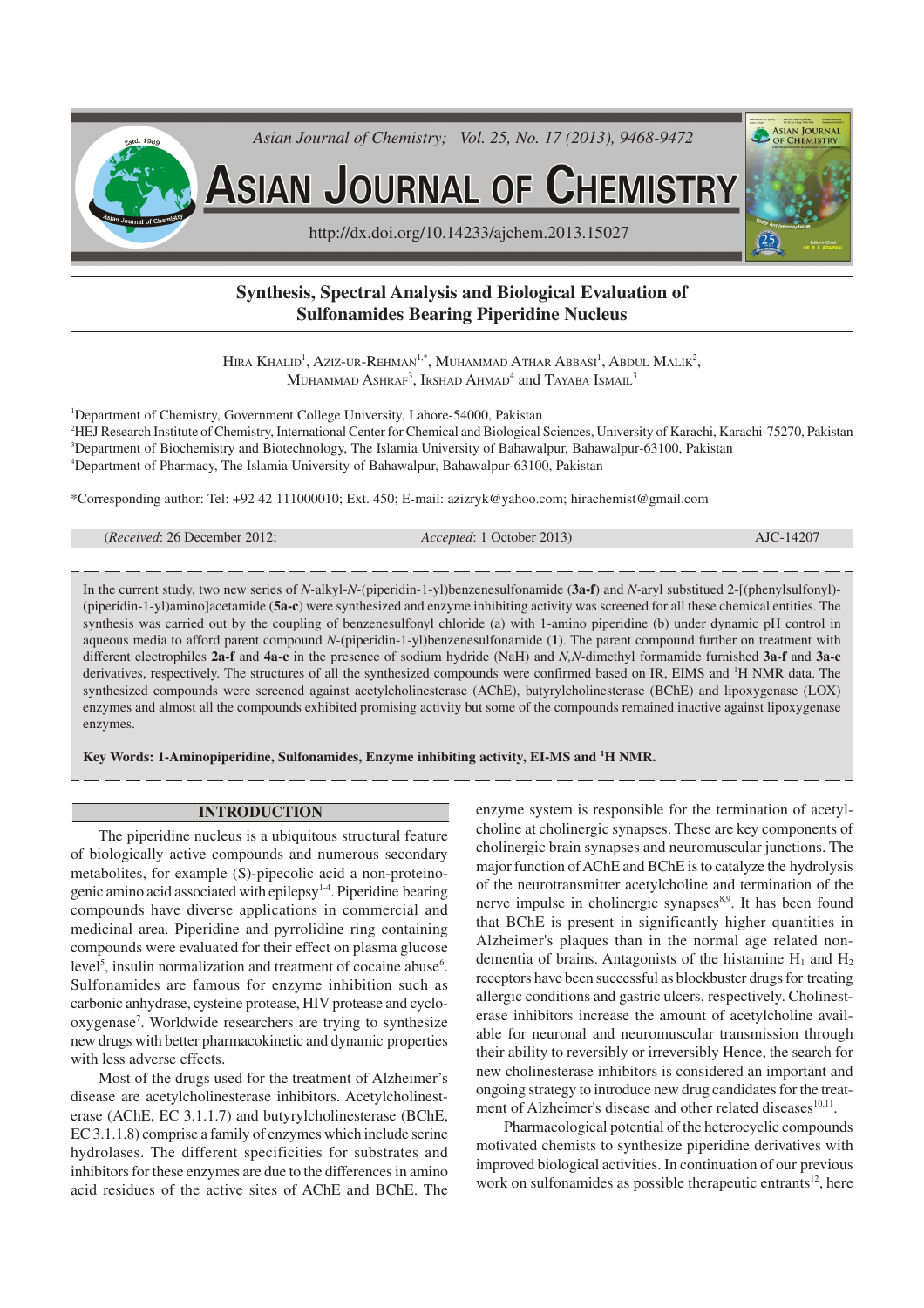we report the synthesis of new sulfonamides bearing piperidine moiety with enzyme inhibition activity.

## **EXPERIMENTAL**

Chemicals were purchased from Sigma Aldrich and Alfa Aesar (Germany). By using open capillary tube method melting points were taken on Griffin and George melting point apparatus. Melting points were uncorrected. By using thin layer chromatography and *n*-hexane and ethyl acetate as mobile phase purity of the synthesized compounds was detected at 364 nm. By using KBr, IR peaks were recorded on a Jasco-320-A spectrophotometer. <sup>1</sup>H NMR signals were recorded at 300 MHz in CD3OD using Bruker spectrometers, chemical shift values are mentioned in ppm unit. EIMS signals are recorded by utilizing a JMS-HX-110 spectrometer.

**Procedure for synthesis of** *N-***(piperidin-1-yl)benzenesulfonamide in aqueous medium (1):** 1-Amino piperidine (**a**) (2.6 mL; 10 mmol) was suspended in 50 mL water and the pH was maintained at 9 by adding basic aqueous solution of a Na<sub>2</sub>CO<sub>3</sub> at 0-5 °C. Then, benzenesulfonyl chloride (**b**) (2.9 mL; 10.0 mmol) was added in the reaction mass slowly over 10-15 min. After completion of the addition, the temperature of the reaction mixture was allowed to rise slowly to room temperature. The reaction mixture was stirred and monitored with TLC for the completion of reaction. Then conc. HCl (around 2 mL) was added slowly to adjust the pH to 2. The reaction mass was cooled to room temperature, filtered and the solid washed with distilled water to afford the title compound **1** on drying.

**General procedure for synthesis of compounds 3a-f:** To a solution of compound **1** (0.2 g, 8.33 mmol) in *N,N-*dimethyl formamide (5 mL) was added sodium hydride (0.01 g, 0.40 mmol) at 0-5 °C. After completion of the addition, the temperature of the reaction mass was raised to room temperature and stirred for 15 min. The corresponding alkyl halide (8.33 mmol) was added into the reaction mixture and stirred for 30- 40 min. The reaction mass was then monitored by TLC. After complete conversion, the reaction mass was cooled to room temperature and quenched with cold water (200 mL). The obtained solid was filtered, washed with water and dried to yield the corresponding *N-*alkyl derivatives **3a-f**.

The corresponding alkyl halides used for the reactions were ethyl iodide, allyl iodide, benzyl chloride, 4-bromobenzyl bromide, 2-phenyl ethyl iodide and 3-phenyl propyl iodide.

**General procedure for synthesis of compounds 4a-c:** The calculated amount of substituted aromatic amines/aromatic alkyl amines (11 mmol) was taken in an iodine flask containing 10 mL of distilled water and  $5\%$  Na<sub>2</sub>CO<sub>3</sub> solution was added to adjust the pH 8.0-9.0. After adjusting the pH, the temperature of the reaction mass was maintained at 0-5 ºC and stirred for 0.5 h. The bromoacetyl bromide (1 mL; 11 mmol) was further poured drop wise in the reaction mass in 2-5 min at 0-5 ºC. After completion of the addition, the iodine flask was vigorously shaken (manually) till the solid precipitates formed and the temperature of the reaction was allowed to rise slowly to room temperature. The solid precipitate was further stirred for 45 min. The progress of reaction completion was monitored by TLC (*n*-hexane:ethyl acetate: 70:30). After complete conversion, the obtained solid was filtered, washed with distilled water and dried to yield the corresponding electrophile *N-*alkylsubstituted-2-bromoacetamide **4a-c**.

**General procedure for synthesis of** *N-***substituted-2- [(phenylsulfonyl) (piperidin-1-yl)amino] acetamide (5a-c):** To a solution of compound **1** (0.1 g, 0.40 mmol) in DMF (5 mL) was added sodium hydride (0.01 g, 0.40 mmol) in small portions over 2-5 min at 0-5 ºC. After addition, the temperature was maintained at room temperature and stirred for 15 min. The corresponding *N-*substituted aryl/alkyl-2-bromoacetamide (0.09 g, 0.40 mmol) was added into the reaction mixture slowly and stirred for 10-15 min. The reaction mixture was then heated to 50 ºC and stirred at this temperature 30-40 min; progress was monitored by TLC. After completion of reaction, mixture was cooled to room temperature and quenched with cold water (50 mL). The acquired precipitation was filtered, washed with water and dried to acquire the resultant derivatives. In some cases, the solid precipitation was not formed in the flask then compound was extracted through solvent extraction method by chloroform/ethyl acetate to yield the corresponding *N*substituted 2-[(phenylsulfonyl)(piperidin-1-yl)amino]acetamide (**5a-c**) derivatives.

### **Spectral characterization of synthesized compounds**

*N-***(Piperidin-1-yl)benzenesulfonamide (1):** IR (KBr,  $v_{\text{max}}$ , cm<sup>-1</sup>): 3430 (N-H stretching), 3024 (C-H stretching of aromatic ring), 1546 (C=C stretching of aromatic ring), 1341 (-SO<sub>2</sub>-stretching), <sup>1</sup>H NMR (300 MHz, CD<sub>3</sub>OD,  $\delta$ /ppm): 7.90 (dd, *J* = 8.7, 1.5 Hz, 2H, H-2' and H-6'), 7.65 (m, 2H, H-3' and H-5'), 7.52 (m, 1H, H-4'), 2.96 (t, *J* = 5.4 Hz, 2H, Heq-2 and  $H_{eq}$ -6), 2.47 (t, *J* = 5.4 Hz, 2H,  $H_{ax}$ -2 and  $H_{ax}$ -6), 1.61 (m, 2H, CH2-4), 1.44 (m, 4H, CH2-3 and CH2-5). EIMS *m/z*: 240 (24 %) [M]<sup>+</sup> , 176 (37 %), 156 (54 %), 141 (100 %).

*N-***Ethyl-***N-***(piperidin-1-yl)benzenesulfonamide (3a):** IR (KBr,  $v_{\text{max}}$ , cm<sup>-1</sup>): 2915 (-CH<sub>2</sub>-stretching), 3029 (C-H stretching of aromatic ring), 1541 (C=C stretching of aromatic ring), 1337 (-SO<sub>2</sub>-stretching), <sup>1</sup>H NMR (300 MHz, CD<sub>3</sub>OD, δ/ppm): 7.90 (dd, *J* = 8.4, 1.2 Hz, 2H, H-2' and H-6'), 7.65 (m, 2H, H-3' and H-5'), 7.52 (m, 1H, H-4'), 2.95 (t, *J* = 5.4 Hz, 2H,  $H_{eq}$ -2 and  $H_{eq}$ -6), 2.47 (t,  $J = 5.4$  Hz, 2H,  $H_{ax}$ -2 and  $H_{ax}$ -6), 1.61 (m, 2H, CH<sub>2</sub>-4), 1.44 (m, 4H, CH<sub>2</sub>-3 and CH<sub>2</sub>-5), 3.20 (q, *J* = 7.5 Hz, 2H, CH<sub>2</sub>-1"), 1.20 (t, *J* = 7.5, 3H, CH<sub>3</sub>-2"). EIMS *m/z*: 268 (19 %) [M]<sup>+</sup> , 204 (34 %), 184 (47 %), 127 (100 %).

*N-***Allyl-***N-***(piperidin-1-yl)benzenesulfonamide (3b):** IR  $(KBr, V<sub>max</sub>, cm<sup>-1</sup>)$ : 2919 (-CH<sub>2</sub>-stretching), 3035 (C-H stretching of aromatic ring), 1543 (C=C stretching of aromatic ring), 1335  $(-SO_2\text{-stretching})$ , <sup>1</sup>H NMR (300 MHz, CD<sub>3</sub>OD,  $\delta$ /ppm): 7.90 (dd, *J* = 8.7, 1.5 Hz, 2H, H-2' and H-6'), 7.65 (m, 2H, H-3' and H-5'), 7.52 (m, 1H, H-4'), 5.78 (m, 1H, H-2"), 5.03 (dd, *J* =1.6, 17.3 Hz, 1H, Hb-3"), 4.96 (dd, *J* =1.2, 10.0 Hz, 1H, Ha-3''), 4.47 (s, 2H, CH<sub>2</sub>-1"), 3.10 (t,  $J = 5.4$  Hz, 2H, H<sub>eq</sub>-2 and H<sub>eq</sub>-6), 2.47 (t,  $J = 5.4$  Hz, 2H, H<sub>ax</sub>-2 and H<sub>ax</sub>-6), 1.61 (m, 2H, CH<sub>2</sub>-4), 1.44 (m, 4H, CH<sub>2</sub>-3 and CH<sub>2</sub>-5). EIMS  $m/z$ : 280 (15 %) [M]<sup>+</sup>, 216 (35 %), 239 (22 %), 196 (55 %), 139 (100 %).

*N-***Benzyl-***N-***(piperidin-1-yl)benzenesulfonamide (3c):** IR (KBr,  $v_{\text{max}}$ , cm<sup>-1</sup>): 2919 (-CH<sub>2</sub>-stretching), 3035 (C-H stretching of aromatic ring), 1543 (C=C stretching of aromatic ring), 1335 (-SO<sub>2</sub>-stretching), <sup>1</sup>H NMR (300 MHz, CD<sub>3</sub>OD, δ/ppm): 7.90 (dd, *J* = 8.7, 1.5 Hz, 2H, H-2' and H-6'), 7.65 (m,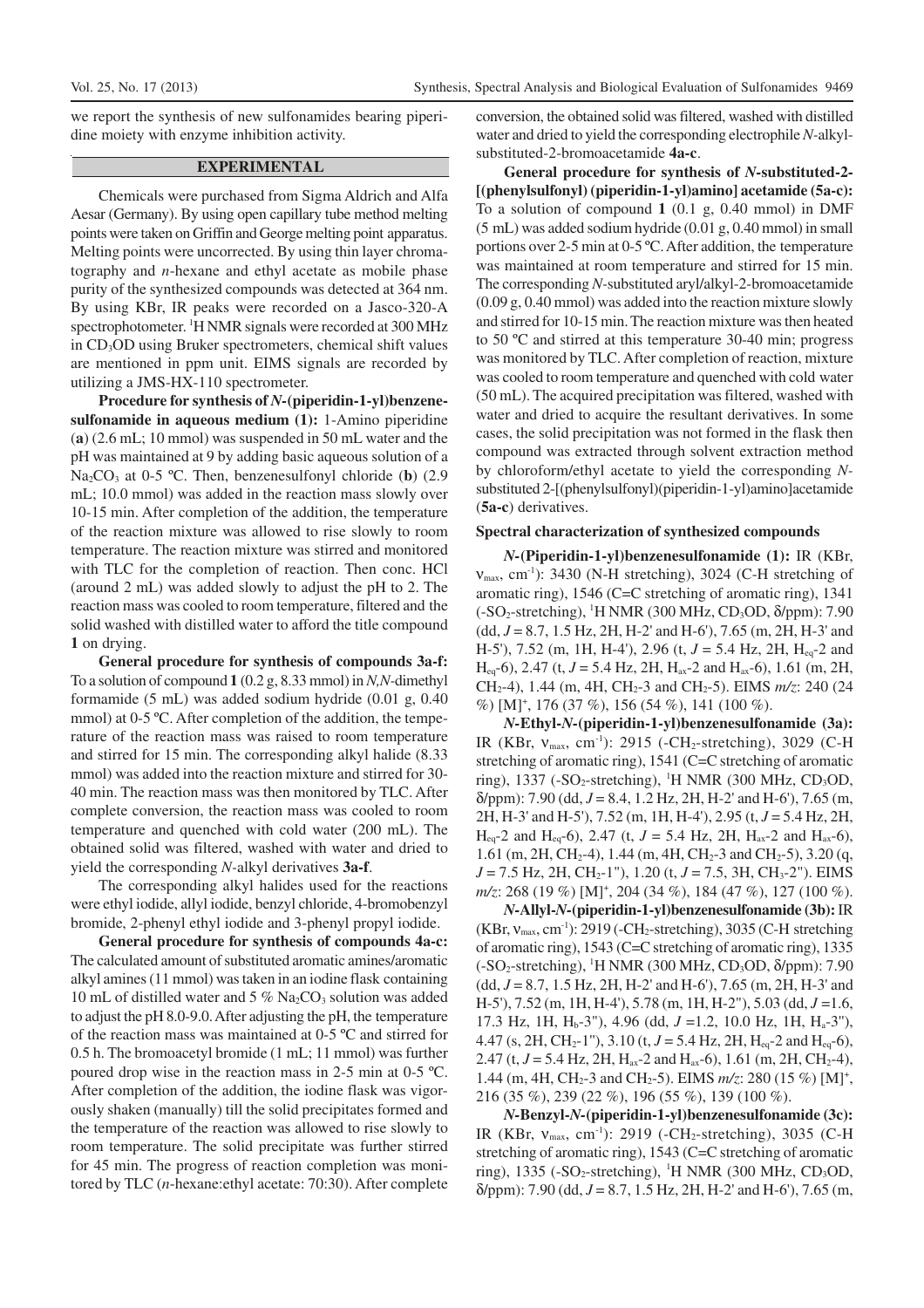2H, H-3' and H-5'), 7.52 (m, 1H, H-4'), 7.48 (m, 2H, H-3" and H-5"), 7.25 (m, 1H, H-4"), 7.11 (d, *J* = 7.00 Hz, 2H, H-2" and H-6"), 4.47 (s, 2H, CH<sub>2</sub>-7"), 3.10 (t, *J* = 5.4 Hz, 2H, H<sub>eq</sub>-2 and  $H_{eq}$ -6), 2.47 (t, *J* = 5.4 Hz, 2H, H<sub>ax</sub>-2 and H<sub>ax</sub>-6), 1.61 (m, 2H, CH<sub>2</sub>-4), 1.44 (m, 4H, CH<sub>2</sub>-3 and CH<sub>2</sub>-5), EIMS *m/z*: 330 (23) %) [M]<sup>+</sup> , 266 (44 %), 239 (25 %), 246 (65 %), 91 (100 %).

*N-***(4-Bromobenzyl)-***N-***(piperidin-1-yl)benzenesulfonamide (3d):** IR (KBr,  $v_{\text{max}}$ , cm<sup>-1</sup>): 2923 (-CH<sub>2</sub>-stretching), 3029 (C-H stretching of aromatic ring), 1549 (C=C stretching of aromatic ring),  $1329$  (-SO<sub>2</sub>-stretching), <sup>1</sup>H NMR (300 MHz, CD3OD, δ/ppm): 7.68 (dd, *J* = 8.7, 1.5 Hz, 2H, H-2' and H-6'), 7.54 (m, 2H, H-3' and H-5'), 7.46 (d, *J* = 8.0 Hz, 2H, H-3" and H-5"), 7.39 (m, 1H, H-4'), 7.02 (d, *J* = 8.0 Hz, 2H, H-2" and H-6"), 4.47 (s, 2H, CH<sub>2</sub>-7"), 3.14 (t, *J* = 5.4 Hz, 2H, H<sub>eq</sub>-2 and  $H_{eq}$ -6), 2.47 (t, *J* = 5.4 Hz, 2H, H<sub>ax</sub>-2 and H<sub>ax</sub>-6), 1.71 (m, 2H, CH<sub>2</sub>-4), 1.56 (m, 4H, CH<sub>2</sub>-3 and CH<sub>2</sub>-5). EIMS *m/z*: 409 (13 %) [M]<sup>+</sup> , 345 (29 %), 325 (33 %), 268 (49 %), 171 (100 %).

*N-***[(2-Phenylethyl)-***N-***(piperidin-1-yl)benzenesulfonamide (3e):** IR (KBr,  $v_{\text{max}}$ , cm<sup>-1</sup>): 2921 (-CH<sub>2</sub>-stretching), 3034 (C-H stretching of aromatic ring), 1541 (C=C stretching of aromatic ring),  $1332$  (-SO<sub>2</sub>-stretching), <sup>1</sup>H NMR (300 MHz, CD3OD, δ/ppm): 7.86 (dd, 2H, *J* = 7.2, 1.5 Hz, H-2' and H-6'), 7.69 (m, 2H, H-3' and H-5'), 7.61 (m, 1H, H-4'), 7.17-7.21 (m, 5H, H-2"' to H-6"'), 3.55 (t,  $J = 5.4$  Hz, 2H, H<sub>eq</sub>-2 and H<sub>eq</sub>-6), 3.15 ( t, *J* = 5.4 Hz, 2H, CH2-8"), 2.55 (t, *J* = 5.4 Hz, 2H,  $H_{ax}$ -2 and  $H_{ax}$ -6), 2.66 (t,  $J = 5.4$  Hz, 2H, CH<sub>2</sub>-7"), 1.61 (m, 2H, CH2-4), 1.44 (m, 4H, CH2-3 and CH2-5). EIMS *m/z*: 344 (16 %) [M]<sup>+</sup> , 280 (35 %), 239 (54 %), 260 (74 %), 105 (100 %).

*N-***(3-Phenylpropyl)-***N-***(piperidin-1-yl)benzenesulfonamide (3f):** IR (KBr,  $v_{\text{max}}$ , cm<sup>-1</sup>): 2917 (-CH<sub>2</sub> stretching), 3037 (C-H stretching of aromatic ring), 1543 (C=C stretching of aromatic ring),  $1323$  (-SO<sub>2</sub>-stretching), <sup>1</sup>H NMR (300 MHz, CD3OD, δ/ppm): 7.86 (dd, *J* = 7.2, 1.5 Hz, 2H, H-2' and H-6'), 7.69 (m, 2H, H-3' and H-5'), 7.61 (m, 1H, H-4'), 7.17 (m, 5H, H-2" to H-6"), 3.55 (t,  $J = 5.4$  Hz, 2H, H<sub>eq</sub>-2 and H<sub>eq</sub>-6), 3.15  $(t, J = 5.4 \text{ Hz}, 2H, CH_2-9'')$ , 2.55  $(t, J = 5.4 \text{ Hz}, 2H, H_{ax} - 2$  and H<sub>ax</sub>-6), 2.66 (t,  $J = 5.4$  Hz, 2H, CH<sub>2</sub>-7"), 1.93 (m, 2H, CH<sub>2</sub>-8"), 1.61 (m, 2H, CH<sub>2</sub>-4), 1.44 (m, 4H, CH<sub>2</sub>-3 and CH<sub>2</sub>-5). EIMS  $m/z$ : 358 (16 %) [M]<sup>+</sup>, 294 (35 %), 274 (54 %), 239 (74 %), 141 (100 %).

*N-***(2-Methylphenyl)-2-[(phenylsulfonyl)(piperidin-1 yl)amino]acetamide (5a):** IR (KBr, ν<sub>max</sub>, cm<sup>-1</sup>): 3450 (N-H stretching), 3015 (C-H stretching of aromatic ring), 2912 (- CH2-stretching), 1526 (C=C stretching of aromatic ring), 1337  $(-SO<sub>2</sub>-stretching)$ , <sup>1</sup>H NMR (300 MHz, CD<sub>3</sub>OD,  $\delta$ /ppm): 11.09 (s, 1H, N-H), 7.98 (dd, *J* = 8.7, 1.5 Hz, 2H, H-2' and H-6'), 7.73 (m, 2H, H-3' and H-5'), 7.61 (m, 1H, H-4'), 7.11-7.28 (m, 4H, H-3"' to H-6"'), 4.04 (s, 2H, CH2-2"), 3.14 (t, *J* = 5.4 Hz, 2H, Heq-2 and Heq-6), 2.47 (t, *J* = 5.4 Hz, 2H, Hax-2 and H<sub>ax</sub>-6), 2.19 (s, 3H, CH<sub>3</sub>-2"'), 1.71 (m, 2H, CH<sub>2</sub>-4), 1.56 (m, 4H, CH<sub>2</sub>-3 and CH<sub>2</sub>-5). EIMS  $m/z$ : 387 (16 %) [M]<sup>+</sup>, 323 (35 %), 372 (54 %), 281 (74 %), 105 (100 %).

*N-***(2-Methoxyphenyl)-2-[(phenylsulfonyl)(piperidin-1 yl)amino]acetamide (5b):** IR (KBr, ν<sub>max</sub>, cm<sup>-1</sup>): 3443 (N-H stretching), 3019 (C-H stretching of aromatic ring), 2923 (-CH2-stretching), 1531 (C=C stretching of aromatic ring),  $1325$  (-SO<sub>2</sub>-stretching), <sup>1</sup>H NMR (300 MHz, CD<sub>3</sub>OD,  $\delta$ /ppm): 11.02 (s, 1H, N-H), 7.74 (dd, *J* = 6.6, 1.8 Hz, 2H, H-2', H-6'), 7.61 (m, 2H, H-3' and H-5'), 6.95-6.99 (m, 4H, H-3'" to H-6'"), 6.80 (m, 1H, H-4'), 3.90 (s, 3H, CH3-2"'), 4.09 (s, 2H, CH<sub>2</sub>-2"), 2.96 (t,  $J = 5.4$  Hz, 2H, H<sub>eq</sub>-2 and H<sub>eq</sub>-6), 2.47 (t,  $J =$ 5.4 Hz, 2H,  $H_{ax}$ -2 and  $H_{ax}$ -6), 1.71 (m, 2H, CH<sub>2</sub>-4), 1.61 (m, 4H, CH<sub>2</sub>-3 and CH<sub>2</sub>-5). EIMS  $m/z$ : 401 (13 %) [M]<sup>+</sup>, 372 (43 %), 281 (49 %), 239 (71 %), 141 (100 %).

*N-***(3-Methoxyphenyl)-2-[(phenylsulfonyl)(piperidin-1 yl)amino]acetamide (5c):** IR (KBr,  $V_{\text{max}}$ , cm<sup>-1</sup>): 3440 (N-H stretching), 3021 (C-H stretching of aromatic ring), 2920  $(-CH<sub>2</sub>-stretching)$ , 1529 (C=C stretching of aromatic ring), 1323 (-SO<sub>2</sub>-stretching), <sup>1</sup>H NMR (300 MHz, CD<sub>3</sub>OD, δ/ppm): 11.13 (s, 1H, N-H), 7.72 (dd, *J* = 6.6, 1.8 Hz, 2H, H-2' and H-6'), 7.63 (m, 2H, H-3' and H-5'), 7.23 (m, 1H, H-4'), 7.11 (t, *J* = 8.1 Hz, 1H, H-5'"), 7.09 (dd, *J* = 8.1, 1.2 Hz, 1H, H-6"'), 6.76 (d, *J* = 1.5 Hz, 1H, H-2"'), 6.52 (dd, *J* = 8.1, 1.2 Hz, 1H, H-4"'), 4.15 (s, 2H, CH2-2"), 3.92 (s, 3H, CH3-3"?), 2.92 (t, *J*  $= 5.4$  Hz, 2H, H<sub>eq</sub>-2 and H<sub>eq</sub>-6), 2.43 (t,  $J = 5.4$  Hz, 2H, H<sub>ax</sub>-2 and  $H_{ax}$ -6), 1.73 (m, 2H, CH<sub>2</sub>-4), 1.60 (m, 4H, CH<sub>2</sub>-3 and CH<sub>2</sub>-5). EIMS *m/z*: 401 (10 %) [M] +, 372 (32 %), 281 (54 %), 239  $(61 \%)$ , 141  $(100 \%)$ .

#### **Enzyme inhibition essays**

**Cholinesterase assay:** The AChE and BChE inhibition activity was performed according to the reported method<sup>13</sup> with slight modifications. Total volume of the reaction mixture was  $100 \mu L$ . It contained  $60 \mu L$  Na<sub>2</sub>HPO<sub>4</sub> buffer with concentration of 50 mM and pH 7.7. Ten  $\mu$ L test compound (0.5 mM well<sup>-1</sup>) was added, followed by the addition of 10  $\mu$ L (0.005 unit well-1) enzyme (Sigma, USA). The contents were mixed and pre-read at 405 nm. Then contents were pre-incubated for 10 min at 37 ºC. The reaction was initiated by the addition of  $10 \mu L$  of  $0.5 \text{ mM}$ well<sup>-1</sup> substrate (acetylthiocholine iodide or butyrylthiocholine chloride), followed by the addition of  $10 \mu L$  DTNB (0.5 mM well<sup>-1</sup>). After 15 min of incubation at 37 °C absorbance was measured at 405 nm using 96-well plate reader Synergy HT, Biotek, USA. All experiments were carried out with their respective controls in triplicate. Eserine  $(0.5 \text{ mM well}^{-1})$  was used as a positive control. The percent inhibition was calculated by the help of following equation:

Inhibition (
$$
\%
$$
) =  $\frac{\text{Control-Test}}{\text{Control}} \times 100$ 

 $IC_{50}$  values were calculated using EZ-Fit Enzyme kinetics software (Perrella Scientific Inc. Amherst, USA).

**Lipoxygenase assay:** Lipoxygenase (LOX) activity was assayed according to the reported method $14-16$  with slight modifications. A total volume of 200 µL lipoxygenase assay mixture contained 150 µL sodium phosphate buffer (100 mM, pH 8.0), 10 µL test compound and 15 µL purified lipoxygenase enzyme (600 units well<sup>-1</sup>, Sigma Inc.). The contents were mixed and pre-read at 234 nm and preincubated for 10 min at 25 ºC. The reaction was initiated by addition of 25 µL substrate solution. The change in absorbance was observed after 6 min at 234 nm using 96-well plate reader Synergy HT, Biotek, USA. All reactions were performed in triplicates. The positive and negative controls were included in the assay. Baicalin  $(0.5 \text{ mM well}^{-1})$  was used as a positive control. The percentage inhibition and  $IC_{50}$  values were calculated as mentioned above.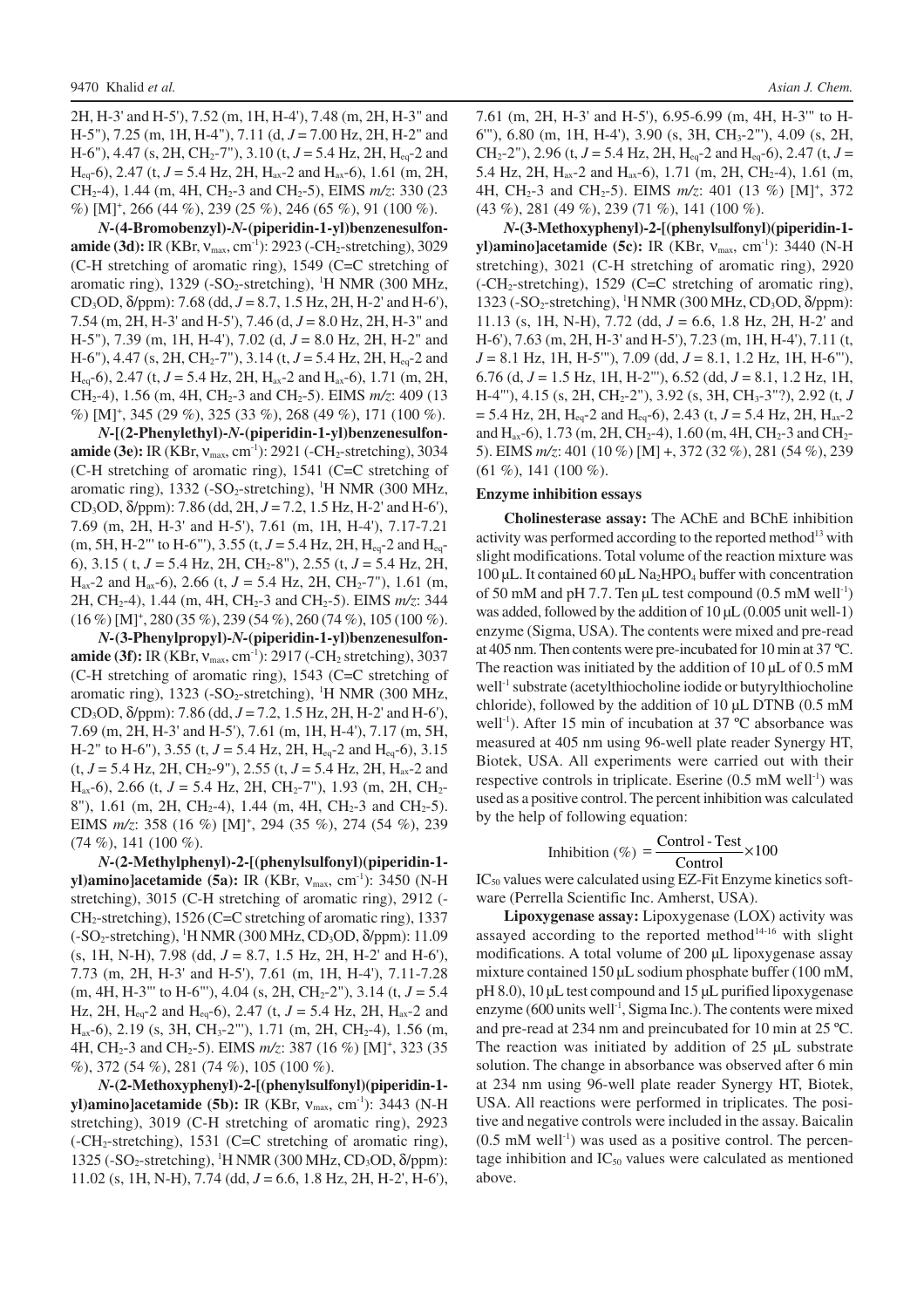**Statistical analysis:** All the measurements were done in triplicate and statistical analysis was performed by Microsoft Excel 2003. Results are presented as mean ± sem.

### **RESULTS AND DISCUSSION**

In the undertaken research, new series of heterocyclic compounds containing piperidine nucleus was synthesized as described in **Scheme-I**. The structures of all these compounds were characterized by spectral data. The parent compound *N-*(piperidin-1-yl)benzenesulfonamide (**1**), was prepared by the coupling of benzenesulfonyl chloride (**a**) with 1-amino piperidine (**b**) under the dynamic pH control of basic aqueous media<sup>17</sup>. Further, the reaction of parent compound with different electrophiles yielded a series of *N-*alkyl substituted-*N-* (piperidin-1yl)benzenesulfonamide (**3a-f**) and *N-*aryl substitued 2-[(phenylsulfonyl)(piperidin-1-yl)amino]acetamide (**5a-c**) derivatives as represented in **Scheme-I**. Synthesis of all the derivatives **3a-f** and **5a-c** was performed in DMF using sodium hydride which acts as a base. Complete conversion was achieved within 30-70 min by stirring at room temperature. The products were isolated by adding cold water in the reaction mixture and filtering off the precipitated solid. In some cases, compound was taken out through solvent extraction method by chloroform/ ethyl acetate. Parent compound **1** was synthesized as light yellow powder. The molecular formula  $C_{18}H_{17}N_3O_3S$  was established by EI-MS and counting the number of protons in the <sup>1</sup>H NMR spectrum showing molecular ion peak at *m/z* 240. The IR spectrum showed absorption bands at 3430, 3024, 1546 and 1341  $\text{cm}^{-1}$  which were assigned to, SO2-*N-*H (stretching of sulfonamide), C-H (aromatic stretching),  $C=C$  (stretching of aromatic ring) and  $-SO<sub>2</sub>$  (stretching of sulfonyl group), respectively. The EI-MS gave characteristic peaks at *m/z* 176 and 156 which were attributed to the loss of  $SO<sub>2</sub>$  (sulfonyl) and 1-piperidinyl groups, respectively. In the aromatic region of the <sup>1</sup>H NMR spectrum signals appeared at δ 7.90 (dd, *J* = 8.7, 1.5 Hz, 2H, H-2' and H-6'), 7.65 (m, 2H, H-3' and H-5') and 7.52 (m, 1H, H-4') which were assigned to the mono substituted benzenesulfonyl ring. In the aliphatic region of the <sup>1</sup>H NMR spectrum, signals appeared at 2.96 (t,  $J = 5.4$  Hz, 2H, H<sub>ax</sub>-2 and H<sub>ax</sub>-6), 2.47 (t,  $J = 5.4$  Hz, 2H,  $H_{eq}$ -2 and  $H_{eq}$ -6), 1.61 (m, 2H, CH<sub>2</sub>-4) and 1.44 (m, 4H, CH<sub>2</sub>-3 and  $CH<sub>2</sub>$ -5) which indicated the presence of piperidine nucleus in the molecule. On the basis of above cumulative evidences, the structure of **1** was assigned as *N-*(piperidin-1-yl)benzenesulfonamide. Similarly, the structure of other compounds was characterized by  $H$  NMR, IR and mass spectral data as described in experimental section. The physical data of all the synthesized compounds has been shown in Table-1.

**Enzyme inhibition activity:** The screening of these synthesized compounds against acetylcholinesterase (AChE), butyrylcholinesterase (BChE) and lipoxygenase (LOX) enzymes revealed that these molecules exhibited good inhibitory potential against acetylcholinesterase and butyrylcholinesterase as it was evident from their  $IC_{50}$  values. It is obvious from Table-2 that compounds *N-*allyl-*N-*(piperidin-1-yl)benzenesulfonamide (**3b**) and *N-*benzyl-*N-*(piperidin-1-yl)benzenesulfonamide (**3c**) were showed promising inhibitory potential against butyrylcholinesterase enzyme having  $IC_{50}$  value of 4.4  $\pm$  0.03 and 4.21  $\pm$  0.11 µmol/L, respectively, relative to eserine, a reference standard with IC<sub>50</sub> value of  $0.85 \pm 0.001$  µmol/L, probably due to the *N-*substitution of allyl and benzyl groups, respectively in these molecules. Similarly, from a series of *N-*



Scheme-I: Outline for the synthesis of sulfonamides bearing piperidine nucleus